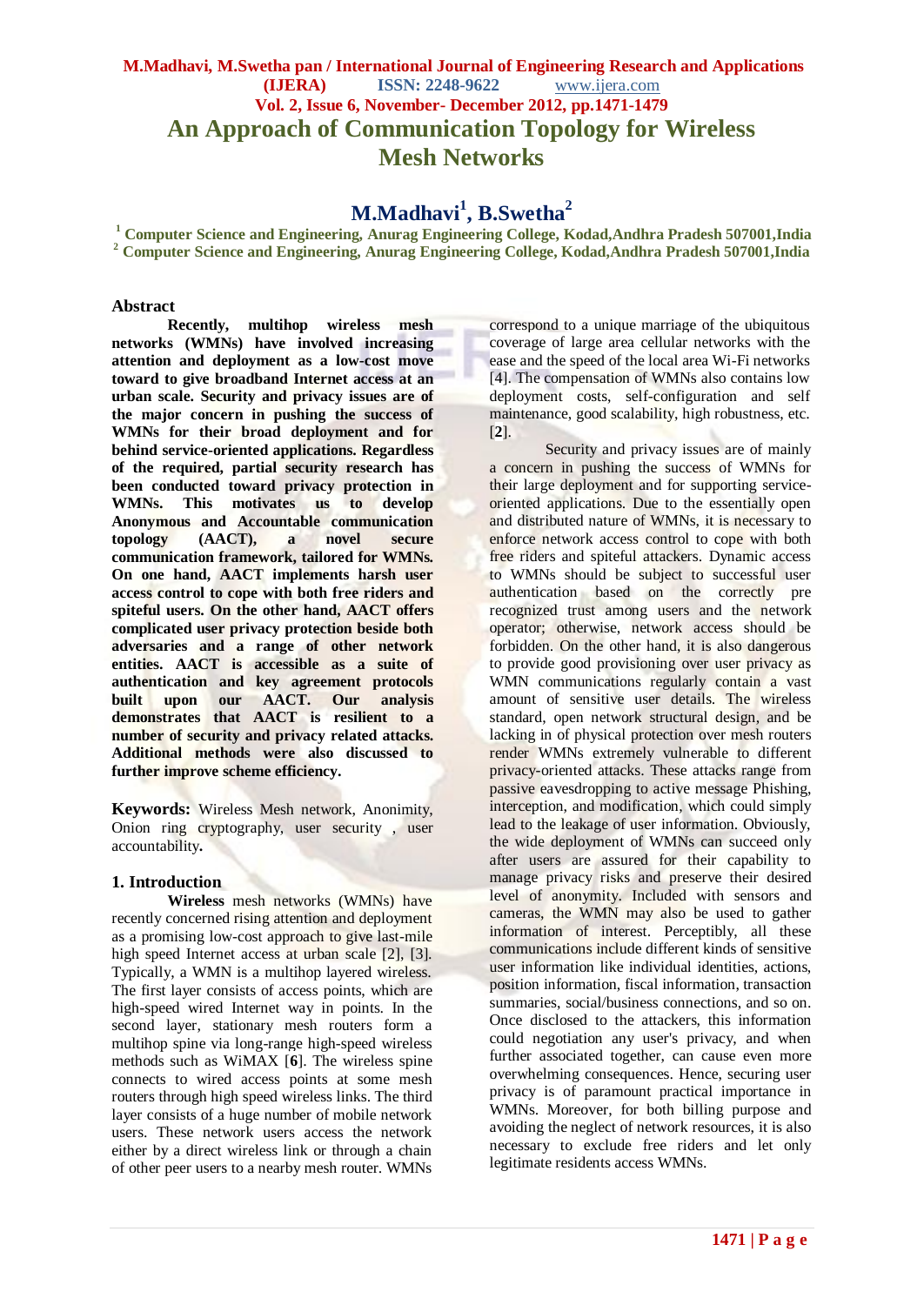#### **1.CRYPTOGRAPHY SPECIFICS 1.1 Onion ring strategy [31]**

The Onion routing [31] achieves communication privacy by making communication ends as unable to link. An Onion routing network consists of a number of interconnected Onion routers (ORs); each OR has a pair of public/private keys. Each OR knows the topology of the Onion network as well as the public keys of other ORs. An end user that requires an anonymous communication will send a request to an OR that it trusts; this OR is known as the Onion Proxy (OP) for the user. The communication between an end user and its OP is protected from the adversaries. The OP determines a route that consists of a series of ORs and constructs an "Onion" using the public keys of the routers en route. The "Onion" is constructed in a way such that the most inner part is the message to the intended destination. The message is wrapped, i.e., encrypted using the public keys of the ORs in the route, in the same order as the ORs appears in the route. Once an OR receives the Onioned message, it uses its private key to peel, i.e., decrypt, the "Onion", to obtain the information such as the next hop and the session key. It then forwards the rest of the "Onion" to the next hop. This process is repeated until the "Onion" reaches the last OR, which peels the last layer of the "Onion" and obtain the exit information, i.e., the destination.

For example, if the private route is  $R_1 \rightarrow R_2 \dots \rightarrow R_n$ , where  $R_i$  is the  $i^{th} \text{ OR }$ , and the last router  $R_n$  will connect to the exit funnel of the" ORs ", which will further communicate with the address requested by the session initiator; the message flow and the "Onion"(s) received at each router in the route are as follows:

$$
E_{k_p R_1} \left(R_{2\prime} k_1, E_{k_p R_2} \left( \ldots E_{k_p R_n} \left( k_n, \text{exit} \right) \ldots \right) \right) (1)
$$
  

$$
\rightarrow E_{k_p R_2} \left( \ldots E_{k_p R_n} \left( k_n, \text{exit} \right) \ldots \right) \ldots \rightarrow E_{k_p R_n} \left( k_n, \text{exit} \right).
$$

 $k_{\rm p}$ <sup>2</sup> and  $k_i$ <sup>2</sup> are the public key and assigned

session key for the  $i<sup>th</sup>$  router. After the route is built up, session keys are used for constructing "Onion"s, and anonymous circuit ID (ACI) is used for routing. For the reverse path, data packet was encrypted with the session keys. The OP receives the "Onion" in the reverse path and peels it using the session keys it assigned to the ORs, and sends the raw data to the end user.

For an Onion route, only the proxy knows the ¯rst and the last router. Any OR in the route only knows its previous hop and next hop. For both outside attackers and inside attackers (i.e., compromised ORs), as encryption or decryption is processed at every OR, it is di±cult to link any two links (a link is a connection between two Onion routers) to the same route. Therefore, for a communication going through the Onion routers, the entry OR and exit OR are unable to link. When there are a large number of connections, it is di±cult to ¯nd out the two communication ends for any connection that applies Onion routing.

To avoid that the change of "Onion" size in the route built-up stage may give adversary hints about routing in- formation, an "Onion" has to be padded when part of its information has been read and removed, so that the length of the "Onion" keeps the same and it is difficult for an inside observer to obtain the routing information. Refer to [10], if the maximum number of Onion routers in a private route is N, the OP will construct a message of N "Onions" to build an Onion route. When an router receives the "Onion"s, it decrypts all the "Onion"s and obtain the routing information only from the ¯rst one. It then adds a dummy packet at the end, and forward the "Onion"s further. For example, if the maximum hop count N is 5, and

the private route is as  $\overrightarrow{OP} \rightarrow \overrightarrow{R_1} \rightarrow \overrightarrow{R_2} \rightarrow \overrightarrow{R_3}$ , the message flow and the messages sent at each router are as follows:

are as follows:  
\n
$$
OP \rightarrow R_1: E_{k_p R_1}(R_2, k_1).E_{k_p R_1}(E_{k_p R_2}(R_3, k_2)), (2)
$$

$$
\frac{E_{k_pR_1}\Big(E_{k_pR_2}\,\Big(E_{k_pR_3}\big(exit,k_3\big)\Big)\Big)}{\text{dummy,dummy}},
$$

dummy, dummy<br>  $R_1 \otimes R_2 : E_{k_p R_2} (R_3, k_2)$ ,  $E_{k_p R_2} (E_{k_p R_3} (exit, k_3))$ , dummy;dummy;dummy

dummy;dummy;dummy<br>R<sub>2</sub> ® R<sub>3</sub> : E<sub>k<sub>p</sub>R<sub>3</sub></sub> (exit, k<sub>3</sub>),

dummy;dummy;dummy;dummy

#### **1.2 Group Signature**

Group signature schemes are a comparatively recent cryptographic concept introduced by Chaum and van Heyst in 1991 [9]. A group signature scheme is a technique for allowing a member of a group to sign a message on behalf of the group. In contrast to ordinary signatures, it gives anonymity to the signer, i.e., A verifier can only tell that a member of any group signed. However, in outstanding cases, such as a legal argument, any group signature can be "opened" by a designated group manager to make known clearly the identity of the signature's originator. Some group signature schemes support revocation, where group membership can be disabled. One of the most recent group signature schemes is the one proposed by Boneh and Shacham [8], which has an extremely short signature size that is similar to that of an RSA-1024 signature [10]. This scheme is based on the following two problems that are believed to be hard. Let  $G_1, G_2, g_1, g_2$  as defined above.

q-Strong Diffie-Hellman problem: The q-SDH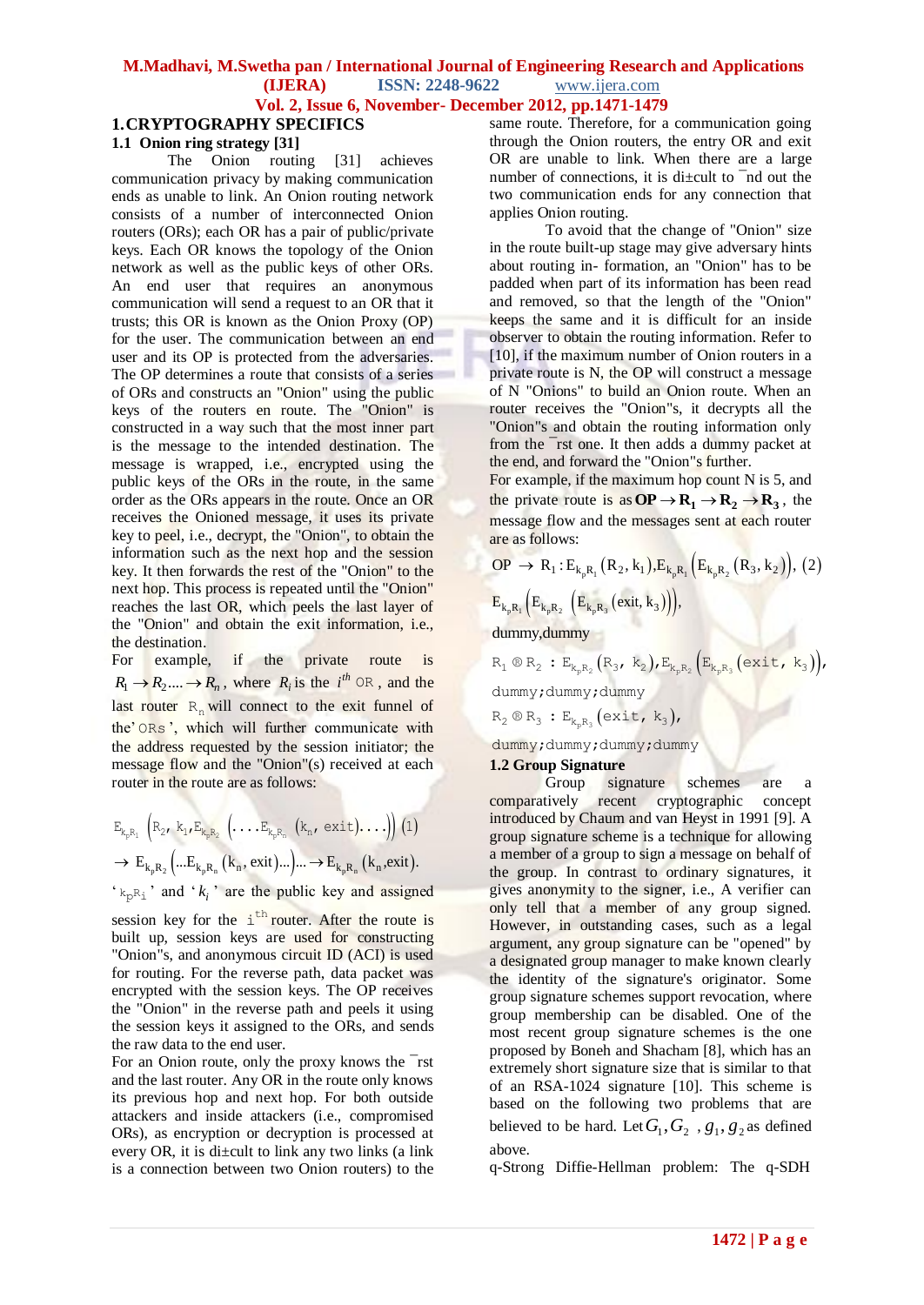problem in  $(G_1, G_2)$  is defined as follows: given a

$$
\begin{aligned} &(q+2)\text{-tuple } (g_1, g_2, g_2^{\gamma}, g_2^{(\gamma^2)}, \dots, g_2^{(\gamma^q)} \text{ as input,} \\ &\text{output a pair } (g_1^{1/(\gamma+x)}, x), \text{ where } x \in \mathbb{Z}_p^* \,. \end{aligned}
$$

Decision linear on  $G_1$ : Given random generators  $u$ ,

*v*, *h* of  $G_1$  and  $u^a$ ,  $v^b$ ,  $h^c \in G1$  as input, output yes if  $a + b = c$ , and no, otherwise.

#### **3 PROBLEM FORMULATION AND THE SCHEME OVERVIEW**

#### **3.1 Network Architecture and System Assumptions**

The three-layer architecture in Fig. 1 consider a metropolitan-scale WMN under the manage of a network operator (NO). The network operator deploys a number of APs and mesh routers and forms a well-connected WMN that covers the whole area of a city and gives network services to network users, i.e., the citizens. Network users, on the other hand, subscribe to the network operator for the services and use their mobile clients to freely access the network from wherever within the city. The membership of network users may be **1**) completed/renewed according to user- operator agreement in an episodic manner or **2**) dynamically revoked by *NO* in case of argument/attack.

Similar to [4], [11], we assume that the downlink from a mesh router to all users within its reporting is one hop. However, the uplink from a user to a mesh router may be one or several hops. That is, a network user wants to transmit packets in multiple hops to a mesh router beyond his direct transmission range. In this case, network users cooperate with each other on relaying the packets to mesh routers. We further assume that all the network traffic has to go through a mesh router except the communication between two direct neighboring users. We assume so as it is probable that communications to and from a mesh router will constitute the majority of traffic in a WMN [12]. Moreover, this assumption would considerably reduce the routing complexity from the users' point of view as mesh routers will take the responsibility.

We assume that *NO* can always communicate with mesh routers through pre recognized secure channels, and so are mesh themselves. The WMN is assumed to be deployed with redundancy in mind so that revocation of individual mesh routers will not affect network connection. We assume the survival of an offline trusted third party (*TTP*), which is trusted for not disclosing the information it stores. *TTP* is essential only during the system setup. We further assume that there is a secure channel among *TTP*  and each network user.

#### **3.2 Threat Model and Security Requirements**

Due to the open medium and spatially distributed nature, WMNs are susceptible to both passive and active attacks. The passive attacks include eavesdropping, while active attacks range from message relaying, bogus message injection, Phishing, active imitation to mesh router cooperation. Hence, for a practical threat model, we consider an adversary that is able to eavesdrop all network communications, as well as inject random fake messages. In addition, the adversary can compromise and control a small number of users and mesh routers subject to his option; it may also set up rogue mesh routers to phish user accesses. The purposes of the adversary contain 1) illegal and unaccountable network access, **2**) the privacy of genuine network users, and 3) denial-of-service (DoS) attacks against service accessibility.

In light of the above threat model, the following security requirements are necessary to make sure that a WMN functions correctly and strongly as purposed.

*.User-router shared authentication and key agreement:* A mesh router and a user should equally authenticate each other to stop both unauthorized network access and Phishing attacks. The user and the mesh router should also set up a shared pairwise symmetric key for session authentication and message encryption.

*.User-user mutual authentication and key agreement:* Users should also authenticate each other by cooperation in observing to message relaying and routing. Moreover, symmetric keys should be established and efficiently maintained to give session authentication and message encryption over the equivalent traffic.

*.Sophisticated user privacy protection*: The privacy of users should be well secluded, and we distinguish user privacy against dissimilar entities such as the adversary, *NO*, and the law authority, as will be complicated in the next section.

*.User accountability*: In the cases of attacks and argument, the responsible users and/or user groups should be capable to be audited and pinpointed. On the other hand, no innocent users can be framed for disputes/attacks they are not concerned with.

*.Membership maintenance*: The network should be capable to handle membership dynamics with membership revocation, renewing, and addition.

*.DoS resilience*: The WMN should maintain service accessibility despite of DoS attacks.

#### **4. AACT: ANONYMOUS, ACCOUNTABLE COMMUNICATION TOPOLOGY**

When designing AACT, we find that none of the obtainable anonymous accountable cryptographic primitives, such as blind signature and group signature schemes, suits our purpose given the security and privacy requirements discussed above. Blind signature and group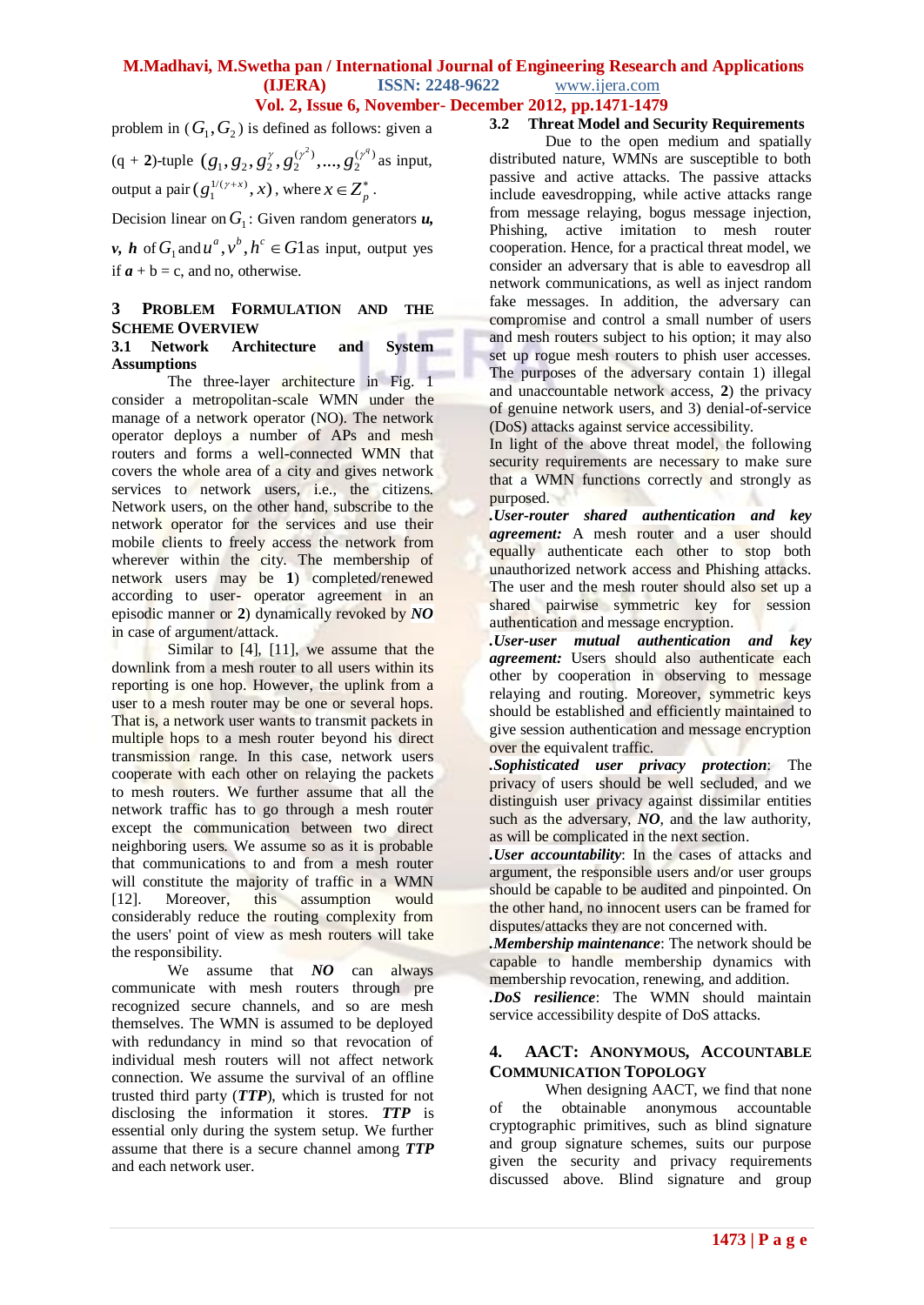### **M.Madhavi, M.Swetha pan / International Journal of Engineering Research and Applications (IJERA) ISSN: 2248-9622** www.ijera.com

# **Vol. 2, Issue 6, November- December 2012, pp.1471-1479**<br>
can only give binding  $\begin{cases} gpk = (g_1, g_2, w) \end{cases}$

signature schemes can only give binding anonymously, while AACT demands user accountability, and hence, revocable anonymity. Existing group signature schemes do give revocable secrecy, but cannot support complicated user privacy. This inspiring us to tailor a group signature scheme by combining with onion ring strategy to convene all the necessities. AACT is then built on this onion ring based group signature difference by further integrating it into the authentication and key agreement protocol design.

#### **4.1 AACT Key Management**

The following setup operations are performed in an offline manner by all the entities in AACT, namely NO, a *TTP,* mesh routers, network users, and user group managers. AACT works under bilinear  $(G_1, G_2)$  with isomorphism $\psi$ respective

generators  $g_1$  and  $g_2$ , as in Section 2.1. AACT also

employs hash functions  $H_0$  and H, with respective

ranges  $G_2^2$  and  $Z_p$ . The notation below mainly follows [**8**].

*NO* is responsible for the key generation operation. Specifically, *NO* proceeds as follows:

1. Select a generator  $g_2$  in  $G_2$  uniformly at random

and set 
$$
g_1 \leftarrow \psi(g_2)
$$
. Select  $\gamma R Z_p^*$  and set

$$
w=g_2^{\gamma}.
$$

**1.** Select  $\text{grp}_i R Z_p^*$ 

For a registered user group *I.*

3. Using  $\gamma$ , generate an SDH

 $\text{tuple } (A_{i,j}, grp_i, x_j) \text{ by } \text{ selecting } x_j \underset{\leftarrow}{R} \underset{\leftarrow}{Z_p^*} \text{ such }$ 

and

that  $\gamma + g r p_i + x_j \neq 0$ 

setting  $A_{ii} \leftarrow g_1^{1/(\gamma + gr_{i} + x_j)}$  $A_{ij} \leftarrow g_1^{\frac{1}{\gamma}(\gamma + gr_{i} + x_j)}.$ 

**4.** Repeat Step 3 for a prearranged number of times that are mutually agreed by *NO* and the user group manager *GM<sup>i</sup>* .

5. Send 
$$
GM_i\{[i, j], grp_i, x_j)|\forall j\}
$$
 via a  
secure channel.

**6.** Repeat Steps 2, 3, and 4 for every user group.

**7.** Send *TTP:*

 $GM_i\{[i, j], A_{i,j} \otimes x_j\}\forall i, j\}$ secure channel, where **0** denotes bitwise *exclusive OR* operation**.**

The above operation generates the group public key *gpk* and a number of private keys *gsk:*

$$
\begin{cases} gpk = (g_1, g_2, w) \\ \text{f } gpk = (1 - (1 - \alpha)) \end{cases}
$$

$$
\begin{cases} \mathcal{B}P^k - (g_1, g_2, w) \\ \{\mathcal{B}^{sk}[i, j] = (A_{i,j}, \mathcal{B}^T P_i, x_j) \, | \, \forall \, i, j \}. \end{cases}
$$

Furthermore, *NO* obtains a set of revocation tokens, *grt*, with grt[i,j] =  $A_{i,j}$  and also keep the

mapping among group id *i* and  $grp$  for all user groups. Note that  $\gamma$  is the system secret only known to *NO*. For the purpose of non denial, *NO* signs on Steps 5 and 7 under a standard digital signature scheme, such as ECDSA [13]. In AACT, we suppose that ECDSA-160 is used. For the same purpose, *GM<sup>i</sup>* and *TTP* also sign on these messages upon receiving and send the resulted signature back to *NO*.

Additionally, *NO* prepares every mesh router *MR<sup>k</sup>* a public/private key pair, denoted

 $by (RPK_k, RSK_k)$ . Each mesh router also gets an accompanied public key

A certificate signed by NO to prove key authenticity. The signing key pair of NO is denoted by (NPK, NSK). The certificate has the following fields at the minimum:

 ${ \begin{aligned} \text{fields at the minimum:} \ \text{Cert}_k &= \{MR_k, RPK_k, ExpT, Sig_{NSK}\}, \end{aligned}}$ 

Where *ExpT* is the expiration time and *Sig,* denotes an ECDSA-160 signature signed on a given message using a private key •.

Before accessing the WMN, a network user has to validate himself to his fit in user groups**.** For each such user group i, a network user *uid <sup>j</sup>* is assigned a

casual group private key as follows:

**1.**  $GM_i$  sends  $uid_j(|i, j|, grp_i, x_j)$  as well as the related system parameters.

**2.** *GM<sup>i</sup>* requests *TTP* to  $\frac{\partial}{\partial u} \left\{ \int_{i}^{i} |i,j|, A_{i,j} \otimes x_{j} \right\}$  by providing the index

 $[i, j]$ .

**3.** *uid <sup>j</sup>* assembles his group private key  $\text{as } g s k[i, j] = (A_{i,j}, g r p_i, x_j).$ 

Note that in our setting,

 $|GM_{\odot}|$ only keeps the mapping of  $(\mathop{\mathit{uid}}\nolimits_j(|i,j|,pr_{p_i},x_j))$  but has no knowledge of the corresponding  $A_{i,j}$ .

**•** *NO* only knows the mapping of  $(GM_i, gsk[i, j])$  but has no knowledge about to whom  $g$ sk  $[i, j]$  is assigned.

*TTP* has the mapping of  $(uid_j(A_{i,j} \otimes x_j, grp_i))$  as it sends  $uid_j$  this information through a safe channel among the two upon the request from *GM<sup>i</sup>* . But *TTP* has no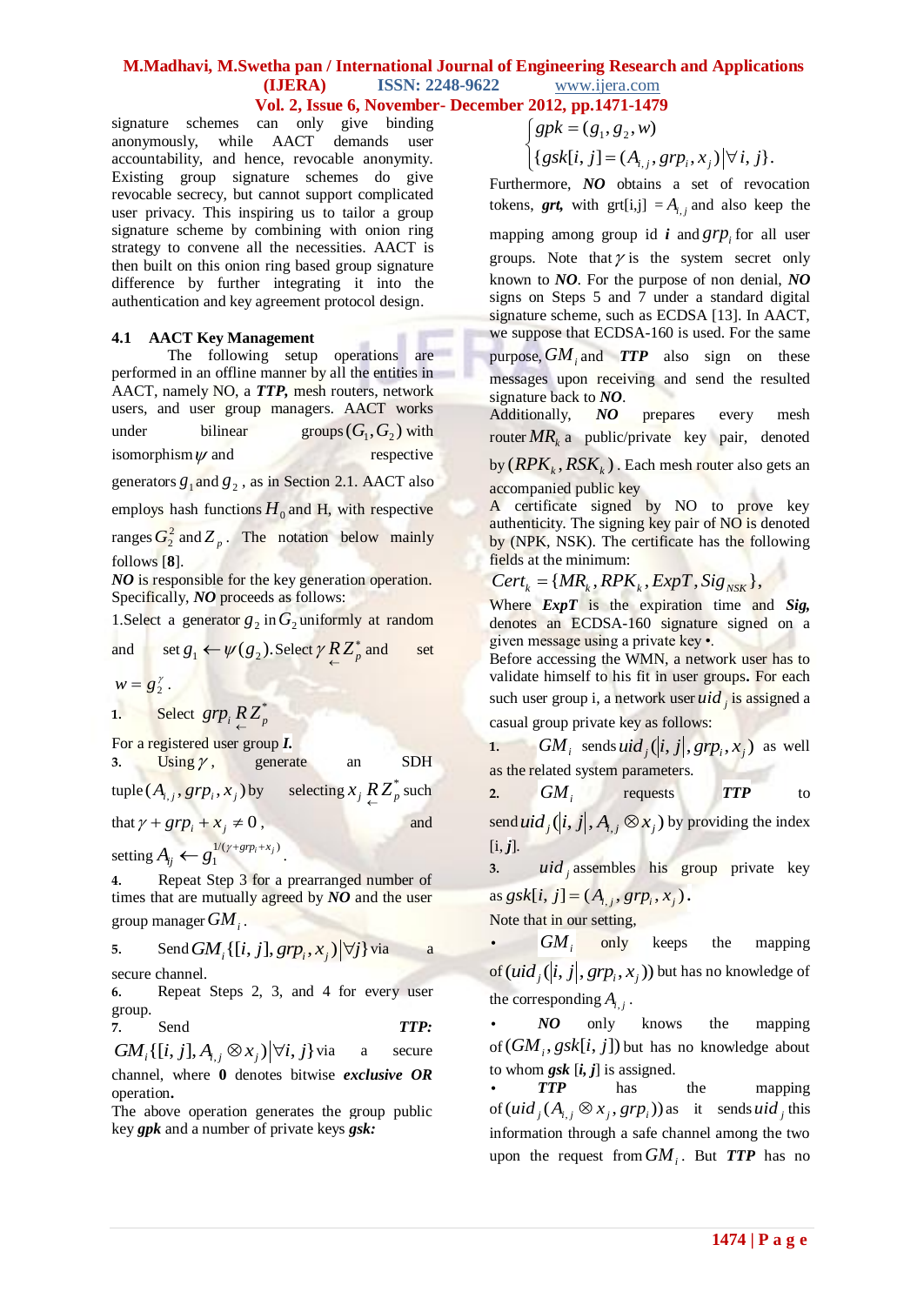knowledge of the corresponding  $x_j$  or  $A_{i,j}$ .

Here, we use  $uid_j$  the user's necessary attribute information. For the purpose of non repudiation, *uid <sup>j</sup>* signs on the messages it receives from *GM<sup>i</sup>* and *TTP* under ECDSA-160, and sends back  $GM<sub>i</sub>$  the equivalent signature.

#### **4.2 User-Router Mutual Authentication and Key Agreement**

To access the WMN, a network user follows the user-router common authentication and key agreement protocol as particular below, when a mesh router is within his direct communication range**.**

**1.** The mesh router  $MR_k$  first picks a random nonce  $r_R R Z_p^*$  and a random generator *g* in  $G_1$  and then computes  $g^{r_R} M R_k$  further signs on  $g g^{r_R}$ ,

and the current time stamp  $ts_1$ , using ECDSA-160. *MR<sup>k</sup>* then broadcasts

 $\mathcal{R}_k$  then broadcasts<br>,  $g^{\frac{r_k}{k}}$ ts<sub>1</sub>, Sig<sub>RSK<sub>k</sub></sub>, Cert<sub>k</sub>, CRL, *R k r*  $\mathbf{wR}_k$  then broadcasts<br>*g* , *g*<sup>*r<sub>k</sub>*  $\mathbf{r_s}$  *fs*<sub>*RSK<sub>k</sub>*</sub> , *Cert<sub>k</sub>* , *CRL*, *URL*</sup>  $(M.1)$ 

As part of *beacon message* that is periodically broadcast to declare service existence. Here, *CRL* and *URL* denote the mesh router certificate revocation list and the user revocation list, respectively. Specifically, *URL* contains a set of revocation tokens that corresponds to the revoked group

private keys, which is a subset of *grt*. Both *CRL*  and *URL* are signed by *NO*.

Upon receipt of (M.1), a network user uidj proceeds as follows:

Check the time stamp  $ts<sub>1</sub>$  to prevent replay attack. Examine *Cert<sub>k</sub>* to confirm public key authenticity and the certificate expiration time; examine *CRL* and see if *Cert<sup>k</sup>* has been revoked by applying

NPK. Further verify the authenticity of *RSK Sig* by applying *RPK<sup>k</sup>* .

Upon positive check results, *uid <sup>j</sup>* believes

that  $MR_k$  is legitimate and does the following:

Pick two random nonce  $r, r_j \underline{R} \underline{Z}_p^*$ , compute  $g^{r_j}$ ,

and prepare the current timestamp  $ts_2$ . Further get two generators  $(\hat{u}, \hat{v})$  in  $G_2$  from  $H_0$  as

2 two generators  $(u, v)$  in  $G_2$  from  $H_0$  as<br>  $(\hat{u}, \hat{v}) \leftarrow H_0(gpk, g^{r_j}, g^{r_k}ts_2, r) \in G_2^2$ ,  $r_j$   $\sigma$ *<sup>r</sup>R</sup> vo* generators  $(u, v)$  in  $G_2$  from  $H_0$  as<br>  $\hat{u}, \hat{v}$   $\leftrightarrow$   $H_0(gpk, g^{r_j}, g^{r_k}ts_2, r) \in G_2^2$ , (1) And compute their images And compute their images<br>in  $G_1: u \leftarrow \psi(\hat{u})$  and  $v \leftarrow \psi(\hat{v})$ .

Compute  $T_1 \leftarrow u^{\alpha}$  and  $T_2 \leftarrow A_{i,j} v^{\alpha}$  by selecting compute  $I_1 \leftarrow u$  ana $I_2 \leftarrow A_{i,j}$  by selecting<br>an exponent  $\alpha RZ_p$ . Set  $\delta \leftarrow (grp_i + x_j)\alpha \in Z_p$ . Pick blinding values  $r_\alpha$ ,  $r_x$ , and  $r_\delta R Z_p$ . Compute helper values  $R_1, R_2$ , and  $R_3$ : Compute helper values  $R_1, R_2$ , and  $R_3$ :<br>  $R_1 \leftarrow u^{r_\alpha}, R_2 \leftarrow e(T_2, g_2)^{r_x} . e(v, w)^{-r_\alpha} . e(v, g_2)^{-r_\delta}$ , and  $R_3 \leftarrow T_1^{r_x} \cdot u^{-r_a}$ . Compute a challenge value  $c \in Z_p$  using **H**:  $\equiv Z_p$  using  $H$ :<br>(gpk,  $g^{r_j}$ ,  $g^{r_R}$ , ts<sub>2</sub>, r,  $T_1$ ,  $T_2$ ,  $R_1$ ,  $R_2$ ,  $R_3$ )  $\in Z_p$ .  $r_j \sim r$ *p c* ← *H*(*gpk*, *g*<sup>*r*<sub>*j*</sub></sup>, *g*<sup>*r*<sub>*k*</sup></sub>, *ts*<sub>2</sub>, *r*, *T*<sub>1</sub>, *T*<sub>2</sub>, *R*<sub>1</sub>, *R*<sub>2</sub>, *R*<sub>3</sub>) ∈ *Z*<sub>*p*.</sub></sup>

Compute 
$$
s_{\alpha} = r_{\alpha} + c\alpha
$$
,  $s_x = r_x + c(grp_i + x_j)$  an

 $d s_{\delta} = r_{\delta} + c \delta \in Z_p$ . Obtain the group signature

on  $\{g^{r_j}, g^{r_R}, t s_2\}$  as  $\overline{SIG}_{gsk[i,j]} \leftarrow (r, T_1, T_2, c, s_\alpha, s_\alpha, s_\alpha)$ .

Compute the shared symmetric key with *MR<sup>k</sup> :*

 $K_{k,j} = (g^{r_R})^{r_j}$ . Unicast back to *MR<sup>k</sup>*

$$
g^{r_j}
$$
,  $g^{r_R}$ ,  $ts_2$ ,  $SIG_{gsk[i,j]}$ . (M.2)

Upon receipt of  $(M.2)$ ,  $MR_k$  carries out the following to authenticate  $uid_j$ :

Check  $g^{r_R}$  and  $ts_2$  make sure the freshness of (M.2).

Check that  $SIG_{gsk[i,j]}$  is a valid signature by applying the group public key *gpk* as follows: Compute  $\hat{u}$  and  $\hat{v}$  using (1), and their images Compute *u* and *v* using (1), and their images<br>  $u$  and *v* in  $G_1 : u \leftarrow \psi(\hat{u})$  and  $v \leftarrow \psi(\hat{v})$ .

Retrieve  $R_1$ ,  $R_2$  and  $R_3$  as:

$$
\tilde{R}_1 \leftarrow u^{s_a} / T_1^c
$$
\n
$$
\tilde{R}_2 \leftarrow e(T_2, g_2)^{s_z} . e(\nu, w)^{-s_\delta} . (e(T_2, w) / e(g_1, g_2))^c,
$$

And  $\tilde{R}_3 \leftarrow T_1^{s_z} . u^{-s_\delta}$ .

Check that the challenge c is correct:  
\n
$$
c^2 H(gpk, g^{r_j}, g^{r_k}, ts_2, r, T_1, T_2, \tilde{R}_1, \tilde{R}_2, \tilde{R}_3).
$$
\n(2)

For each revocation token  $A \in \text{URL}$ , check whether A is encoded in  $(T_1, T_2)$  by checking if

 $e(T_2 / A, \hat{u}) \frac{?}{=} e(T_1, \hat{v}).$  (3)

If no revocation token of the URL is encoded in  $(T_1, T_2)$ , then the signer of  $SIG_{gsk[i,j]}$  has not been revoked.

If all the above checks succeed,  $MR_k$  is now assured that the current user is a legitimate network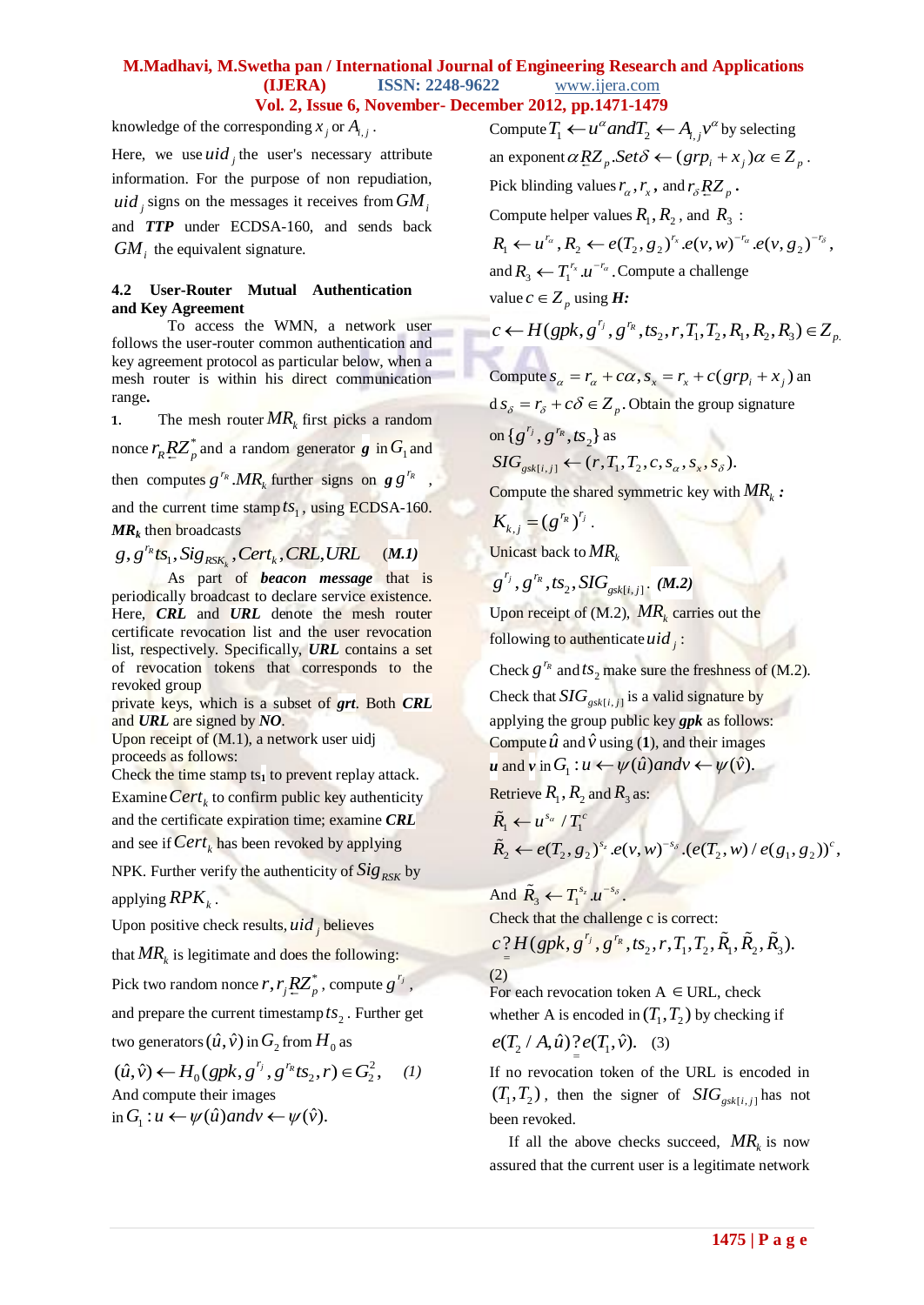user, although  $MR_k$  does not know which particular user this is. Note that  $uid_j$  is never disclosed or transmitted during protocol execution. **a.** *MR<sup>k</sup>* Further computes the shared symmetric key as  $K_{k,j} = (g^{r_j})^{r_R}$  and sends back

 $uid_j$ :

 $\int\limits_{\mathcal{B}}^{\mathit{r}_{R}},\mathit{g}^{\mathit{r}_{R}},\mathit{E}_{K_{k,j}}(MR_{k},g^{\mathit{r}_{j}},g^{\mathit{r}_{R}}),$  $g^{r_j}, g^{r_R}, E_{K_{k,j}}(MR_k, g^{r_j}, g^{r_R}),$  (M.3)

Where E denotes the symmetric encryption of the given message within the brackets using key •. The above protocol allows explicit mutual

authentication among a mesh router and a genuine

network user; it also enables unilateral anonymous authentication for the network user. Upon successful completion of the protocol, the mesh router and the user also create a shared symmetric key used for the succeeding communication session. And this session is uniquely identified  $\text{through} (g^{r_j}, g^{r_R})$ .

#### **Remarks** Equation

Equation (2) holds because  
\n
$$
\widetilde{R}_1 = u^{s_\alpha} / T_1^c = u^{r_\alpha + c\alpha} / (u^\alpha) = u^\alpha = R_1.
$$

thentication among a mesh router and a genuine<br>  $\lim_{z_2 = e(T_2, g_2)^{s_2} \cdot e(v, w)^{-s_a} \cdot e(v, g_2)^{s_b}} = (e(T_2, g_2)^{r_2} \cdot e(v, w)^{-r_a} \cdot e(v, g_2)^{s_b}) \cdot (e(T_2, g_2)^{g(p_1+x)} \cdot e(v, w)^{-a} \cdot e(v, g_2)^{-(g(p_1+x_1)a} \cdot \frac{e(T_2, w_2)^{r_a} \cdot e(T_2, w_2)^{s_b}}{e(g_1$  $= e(T_2, g_2)^{s_2} . e(v, w)^{-s_\alpha} . e(v, g_2)$ <br>  $= e(T_2 v^{-\alpha}, w g_2^{grp_1+x_j}) \left( \frac{e(T_2 v^{-\alpha}, w g_2^{grp_1+x_j})}{e(g_1, g_2)} \right)^c = R_2$ where E denotes the symmetric  $\mathbf{A}_1 = \mathbf{a}^T + \mathbf{A}_1 = \mathbf{a}^T + (\mathbf{a}^T) = \mathbf{a}^T - \mathbf{A}_1$ .<br>
Solve the given message within the<br>
distusing key •.<br>
above protocol allows explicit mutual<br>
dication among a mesh router and above protocol allows explicit mutual<br>
entication among a mesh router and a genuine<br>  $e(T_2, g_2)^{s_2} . e(\nu, w)^{-s_a} . e(\nu, g_2)^{s_b} . \left(\frac{e(T_2, w)}{e(g_1, g_2)}\right)^c = (e(T_2, g_2)^{r_2} . e(\nu, w)^{-r_a} . e(\nu, g_2)^{s_b} . (e(T_2, g_2)^{g(p_1 + x)} . e(\nu, w)^{-a} .$ *v*)<br><sup>*i*+x<sub>j</sub></sup> *c* protocol allows explicit mutual<br> *n* among a mesh router and a genuine<br>  $s_z e(v, w)^{-s_a} e(v, g_2)^{s_b} \left( \frac{e(T_2, w)}{e(a_2, a_1)} \right)^e = (e(T_2, g_2)^{r_z} e(v, w)^{-r_a} e(v, g_2)^{s_b} \cdot (e(T_2, g_2)^{g(p_1+x)} e(v, w)^{-a} e(v, g_2)^{-(g(p_1+x))} e(v, w)^{-(g(p_2+x))}$  $(v, w)^{-s_{\alpha}}$ .e<br>  $\left(\frac{grp_i + x_j}{2}\right)^c$ **EXECUTE:** The dove protocol allows explicit mutual<br>
The above protocol allows explicit mutual<br>  $\tilde{R}_2 = e(T_2, g_2)^{s_2} \cdot e(v, w)^{-s_a} e(v, g_2)^{s_b} \cdot \left( \frac{e(T_2, w)}{e(g_1, g_2)} \right)^c = (e(T_2, g_2)^{r_2} \cdot e(v, w)^{-r_a} e(v, g_2)^{s_b} \cdot \cdot (e(T_2, g_2$ Where E denotes the symmetric  $R_1 = u^{\alpha} / I_1 = u^{\alpha} / (u^{\alpha}) = u^{\alpha} = R_1$ .<br>
cryption of the given message within the<br>
ackets using key •.<br>
denote protocol allows explicit mutual<br>
thentication among a mesh router and a genuine<br>  $-\alpha$   $\cos \frac{grp_i + \alpha}{2}$ The above protocol allows explicit r<br>authentication among a mesh router and a ge<br> $\tilde{R}_2 = e(T_2, g_2)^{s_c} \cdot e(v, w)^{-s_a} \cdot e(v, g_2)^{s_b} \cdot \left(\frac{e(T_2, w)}{e(g_1, g_2)}\right)^c =$ <br> $= R_2 \cdot \left(\frac{e(T_2 v^{-\alpha}, w g_2^{grp_1+x_j})}{e(g_1, g_2)}\right)^c = R_2 \cdot \left(\frac{e(A_{i,j$ The above protocol allows explicit mutual<br>
uthentication among a mesh router and a genuine<br>  $\tilde{R}_2 = e(T_2, g_2)^{s_c} e(v, w)^{-s_a} e(v, g_2)^{s_b} \left( \frac{e(T_2, w)}{e(g_1, g_2)} \right)^c = (e(T_2, g_2)^{r_c} e(v, w)^{-r_a} e(v, g_2)^c \right)$ <br>  $= R_2 \left( \frac{e(T_2 v^{-\alpha}, w g$  $\left(\frac{\partial}{\partial y}\right)^c = (e(T_2, g_2)^{r_2}.e(y, w)^{-r_a}$ <br>  $\left(\frac{g(p_1 + x_j)}{2}\right)^c = p \left(e(g_1, g_2)\right)^c$ *i e g and a genuine<br> i*  $e^{s_s} \left( \frac{e(T_2, w)}{e(g_1, g_2)} \right)^c = (e(T_2, g_2)^{r_s} . e(v, w)^{-r_a} . e(v, g_2)^{s_s}).(e(T_2, g_2)^{g/p}$ *<br>*  $\left( \frac{e(A_{i,j}, wg_2^{g/p_1+x_j})}{e(g_1, g_2)} \right)^c = R_2 \cdot \left( \frac{e(g_1, g_2)}{e(g_1, g_2)} \right)^c = R_2.$ ÷.

$$
= R_2 \cdot \left( \frac{e(T_2 v^{-\alpha}, w g_2^{sp_1+x_2})}{e(g_1, g_2)} \right)^c = R_2 \cdot \left( \frac{e(A_{i,j}, w g_2^{sp_1+x_2})}{e(g_1, g_2)} \right)^c = R_2 \cdot \left( \frac{e(g_1, g_2)}{e(g_1, g_2)} \right)^c = R_2.
$$

$$
e(g_1, g_2) \qquad (e(g_1, g_2) \qquad (e(g_1, g_2))
$$
  

$$
\tilde{R}_3 = T_1^{s_z} u^{-s_\delta} = (u^\alpha)^{r_z + c(grp_i + x_j)} u^{-r_\delta - c\alpha(grp_i + x_j)} = (u^\alpha)^{r_z} u^{r_\delta} = T_1^{r_z} u^{r_\delta} = \text{gradom, none } r_j R Z^*_{\epsilon} \text{ and }
$$

Equation (3) holds when there is an element A of URL encoded in  $(T_1, T_2)$  because of the following.

We know that  $\psi: G_2 \to G_1$  is an isomorphism such that  $\psi(g_2) = g_1$ . According to the definition of isomorphism, we have  $\psi(PQ) = \psi(P)\psi(Q)$  for any P,  $Q \in G_2$ . Using this property and mathematical induction, it is easy to know the following fact: For any natural number  $m \in N, \psi(g_2^m) = g_1^m$ .

Hence, if a group private  $key (A_{i,j}, grp_i, x_j)$  with  $A_{i,j} \in URL$  signed the group signature  $\sigma$ . For simplicity, let  $\hat{u} = g_2^{\alpha}$  *and*  $\hat{v} = g_2^b$  for some integers a and b. On one hand,

$$
e(T_2 / A_{i,j}, u) = e(A_{i,j})
$$

On the other hand,

$$
e(T_1, \hat{v}) = e(u^{\alpha}, \hat{v})) = e((\psi(\hat{u}))^{\alpha}, \hat{v}) = e((\psi(g_2^{\alpha}))^{\alpha}, \hat{v}) = \mathcal{U}(g_1^{\text{proceed to p}}) \mathcal{V}
$$

Therefore,  $e(T_2 / A_{i,j}, \hat{u}) = e(T_1, \hat{v})$ .

#### **4.3 User-User Mutual Authentication and Key Agreement In AACT**

Adjacent genuine network users may help to relay each other"s traffic. To this end, two network users within each other"s direct communication range first authenticate each other and create shared secret pairwise key as follows:

computes where  $g^{r_j}$  is obtained from the inspirational messages broadcasted by the current service mesh router. *uid* further signs on  $g$ ,  $g'$ , and current time stamp ts1, using his group private key gsk[i,j] following Steps 2b(i) to 2b(iv), as in Section 4.2. *uid j* Then locally broadcasts

$$
g, g^{r_j}, ts_1, SIG_{gsk[i,j]}.\qquad (M.1)
$$

ey  $(A_{i,j}, grp_i, x_j)$  with  $A_{i,j} \in URL$  signed the<br>
coup signature  $\sigma$ . For simplicity, let checks if the signature is generated from a revoked<br>
if  $g_2^{\alpha}$  and  $\hat{v} = g_2^{\beta}$  for some integers a and b. On<br>
ne hand,<br>  $(T_2 / A_{$ ature is generated from a revoked<br> *b* following Step 3c, as in Section<br>
RL can always be obtained from<br> *ges.*<br>  $\hat{f}^{B}_{\text{max}}(\hat{u}) = e((g_0^b)^\alpha, g_0^\alpha) = e(g_1, g_2)^\text{ab}$ *i j i j i j e T A u e A v A u e v u e v u e g u e g g e g g* 2. Upon receipt of  $(\tilde{M}$ .1), *uid<sub>i</sub>* checks the time stamp and verifies the authenticity of  $\frac{S}{G}$ <sub>gsk[i,j]</sub> by applying the group key gpk following Step 3b, as in Section 4.2.  $uid_i$  further checks if the signature is generated from a revoked group private key following Step 3c, as in Section 4.2. Note that URL can always be obtained from

If all checks succeed,  $\overline{uid}_I$  is assured that the

 $e(T_2 / A_{i,j}, \hat{u}) = e(A_{i,j}v^{\alpha} / A_{i,j}, \hat{u}) = e(v^{\alpha}, \hat{u}) = e((\psi(\hat{v}))_1^{\alpha}, \mu) = e(\psi(\hat{g}_i))_1^{\alpha}, \hat{u}) = e((g_1^b)^{\alpha}, g_2^b)$ <br>
On the other hand,<br>  $e(T_1, \hat{v}) = e(u^{\alpha}, \hat{v})) = e((\psi(\hat{u}))^{\alpha}, \hat{v}) = e((\psi(g_2^{\alpha}))^{\alpha}, \hat{v}) = \frac{\mu}{\ell}((g_1^{\text{proceeds}} \text{tp$ current user it communicates with is legitimate. *uid* proceeds to pick a random nonce  $r_I R Z_p^*$  and  $S_1$  and  $S_2$ computes  $g^{r_i}$  *auid<sub>i</sub>* further signs on  $g^{r_j}$ ,  $g^{r_i}$ , and current time stamp  $ts_2$ , using an appropriate group private key gsk[t, I] of his.  $uid<sub>l</sub>$  also computes the shared pairwise session key as  $K_{r_j, r_l} = (g^{r_j})^{r_l}$ . then replies  $uid_i$ 

$$
g^{r_j}, g^{r_l}, ts_2, SIG_{gsk[t, I]} \qquad (\tilde{M}.2)
$$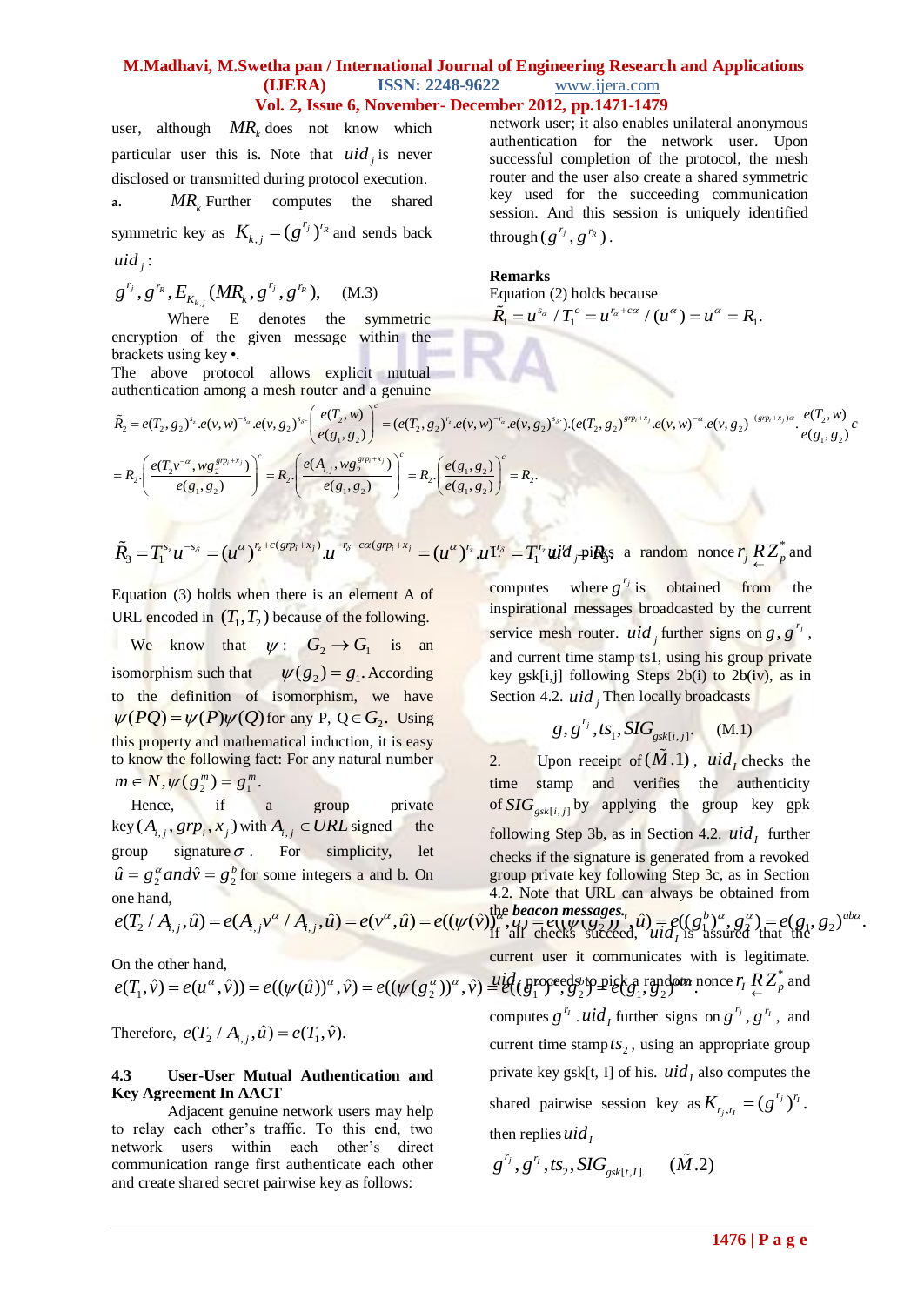3. Upon receipt of  $(\tilde{M}.2)$ , *uid* first delay window. *uid*, checks whether  $ts_2 - ts_1$  is within the acceptable delay window. *uid <sup>j</sup>* also examines  $SIG_{gsk[i,j]}$  and **URL** as uid<sub>j</sub> did above. If all checks succeed,  $uid_j$  is also assured that its communicating counterpart is legitimate.  $uid_j$  Computes the shared pairwise session key

as 
$$
K_{r_j, r_l} = (g^{r_l})^{r_j}
$$
. *uid* , Finally replies  $uid_l$   
 $g^{r_j}, g^{r_l}, E_{K_{r_j, r_l}} = (g^{r_l}, g^{r_l}, ts_1, ts_2)$ .  $(\tilde{M}.3)$ 

Upon receipt of  $(\tilde{M}.3)$  and successful decryption of  $E_{K_{r_i, \eta}} = (g^{\eta}, g^{\eta}, ts_1, ts_2)$ . *uid<sub>i</sub>* is assured that  $uid_j$  has successfully completed the authentication protocol and recognized the shared key for their subsequent communication session, which is uniquely identified through  $(g^{r_j}, g^{r_l})$ .

This design of AACT protects user privacy in a complicated manner, while still maintaining user accountability.

#### **4.5.1 User Anonymity against the Adversary, the User Groups, and** *TTP*

In AACT, a user only authenticates himself as a genuine service subscriber without disclosing any of his identifying information by make use of the group signature method. Neither the adversary nor the user group managers can tell which meticulous user generates a given signature. The adversary, even by compromising mesh routers and other network users, that is, knowing a number of group private keys in addition to the group public key, still cannot infer any information concerning the meticulous group private key used for signature generation. This is due to the rigidity of the underlying q-SDH problem, where q is a 1,020-bit prime number. Due to the similar reason, neither a user group manager can distinguish whether or not one of his group members has signed a meticulous signature as he has no knowledge of the corresponding  $A_{i,j}$  s nor can he compute them. The same termination also holds for TTP as TTP can compute  $x_j$ nor  $A_{i,j}$  given  $A_{i,j} \otimes x_j$ . Furthermore, each data session in AACT is identified only through pairs of fresh random numbers, which again discloses nothing concerning the user identity information. In addition, AACT needs a network user to refresh session identifiers and the shared symmetric keys for each different session. This further eliminates the ability to link among any two sessions initiated by the same network user. We note that even with

the help of compromised mesh routers and other network users, the opponent still cannot judge whether two communication sessions are from the similar user. This is because, basically, none of them can tell whether two signatures are from the same user, given q- SDH problem and decision linear on G problem are hard.User Privacy against *NO* and User Accountability:Since *NO* knows grt, it can always tell which gsk[i, j] produces a given signature. However, *NO* has no knowledge about to whom gsk[i, j] is assigned as AACT allows a late compulsory among group private keys and network users. Furthermore, it is user group managers' sole responsibility to assign group private keys to every network user without any participation of NO. Therefore, *NO* could only map gsk[i, j] to the user group *i* based on  $grp_i$ . Because no other entities except *NO* and the key holder himself has the knowledge of the corresponding  $A_{i,j}$ , and can therefore, generate the given signature, the key holder must be a member of the user group i. This audit result serves us both necessities. On one hand, the result only discloses partial nonessential attribute information of the user and still protects user privacy to an extent. On the other hand, the result is adequate for user accountability purposes for *NO.*

When *NO* (on behalf of mesh routers) finds a certain communication session disputable or suspicion, it conducts the following protocol to audit the responsible entity:

**1.** Given the link and the session identifier, find the equivalent authentication session message  $(M.2) = g^{r_j}, g^{r_R}, ts_2, SIG_{gsk[i,j]}$  from the network log file.

2. For each revocation token  $A_{i,j} \in grt$ , check whether  $e(T_2 / A_{i,j}, \hat{u}) \frac{?}{?} e(T_1, \hat{v})$ . Output the first element  $A_{i,j} \in grt$  such that  $e(T_2 / A_{i,j}, \hat{u}) \frac{?}{ } e(T_1, \hat{v})$ .

**3.** For the found revocation token  $A_{i,j}$ , output the corresponding mapping between  $A_{i,j}$  and  $grp_i$ . Since  $grp$ <sub>i</sub> maps to a particular user group i, now a responsible entity has been found from the perspective of NO.

From the user's perspective, only part of his unneeded attribute information is disclosed from the audit. But such unneeded attribute information will not reveal his necessary attribute information. For example, the above audit may find that the dependable user is a member of Company XYZ but cannot reveal any other information about the user. Yet NO still has adequate proof to prove to Company XYZ that one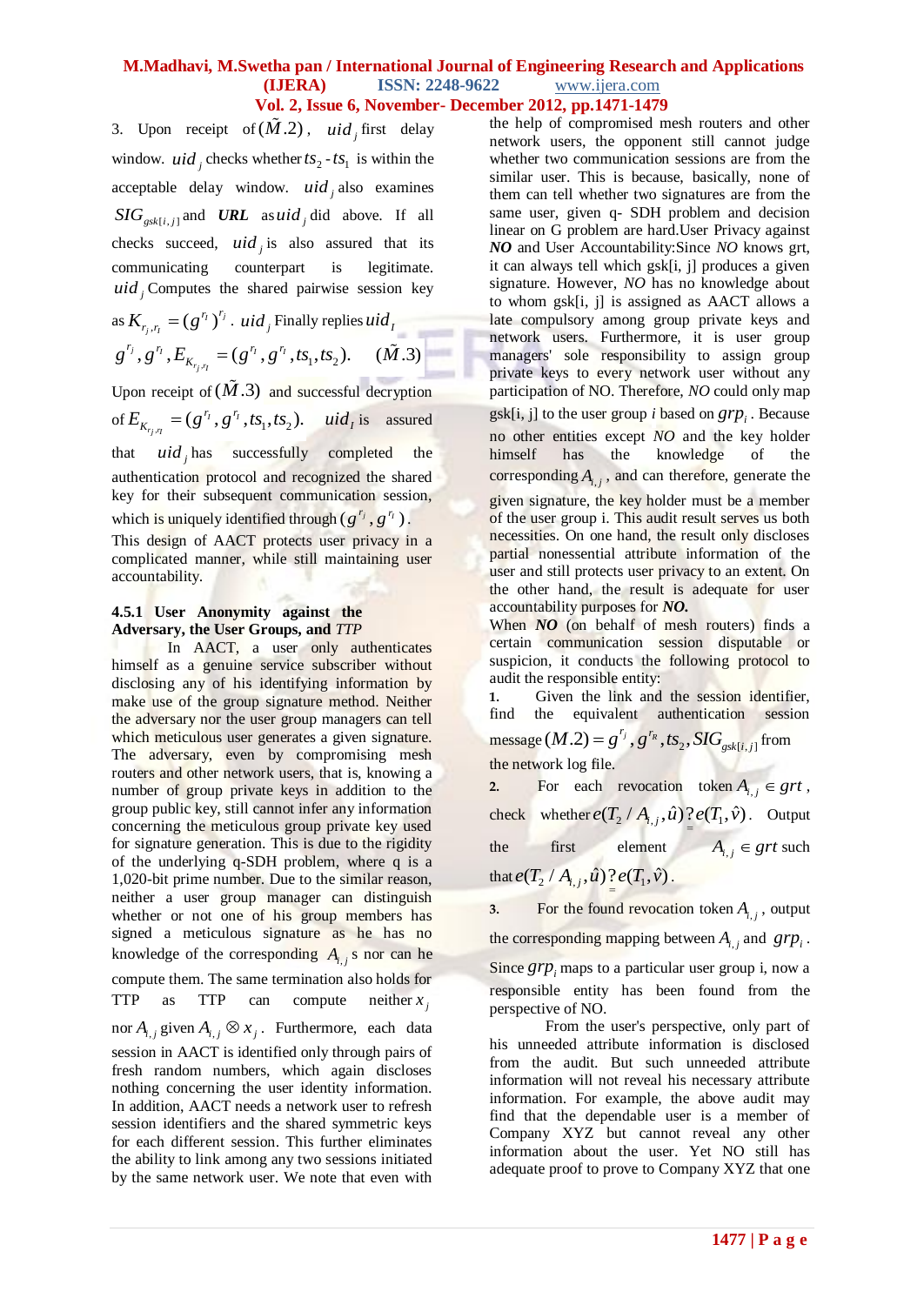of his members violates certain network access rule so that Company XYZ should take the corresponding responsibility specified in their service contribution agreement.Revocable User Anonymity against Law Authority: When law authority decides to track the meticulous attacker that is responsible for a certain communication session, the following procedure is taken: NO reports to the law authority  $(A_{i,j}, grp_i)$  by executing the above protocol against the session in audit.  $(A_{i,j}, grp_i)$  is then further forwarded to  $GM_i$ .  $GM_i$  Checks its local record, finds out the mapping between  $(grp_i and x_i)$ , and hence, the corresponding user uniqueness information  $uid_j$ , to whom gsk[i,j] is assigned during the system setup.  $GM_i$  then replies *uid* j to the law authority.

At this point, law authority and only law authority get to know about which particular user is conscientious for the communication session in the audit. We point out that this tracing procedure has the non denial property because 1) *GM<sup>i</sup>* signed on all *gsks* that are assigned from NO as the proof of receipt; 2)  $uid_j$  also signed on the messages when

obtaining  $g$ sk[i, j] from  $GM$ <sub>*i*</sub> and TTP as the proof of receipt. AACT also not able to frame because no one else knows gsk[i, j] except NO and *uid <sup>j</sup>* or is

able to forge a signature on **behalf of** *uid <sup>j</sup>* **.**

#### **5 PERFORMANCE ANALYSIS OF AACT 5.1 System Security Analysis**

As its basic security functionality, AACT enforces network access control. Hence, we are the majority concerned with the following three different types of attacks, i.e., Bogus data injection attacks, data Phishing attacks, and DoS attacks.

*Bogus data injection attacks*: In such attacks, the opponent needs to inject bogus data to the WMN aimed at using the network service for free. The sources of the bogus data could be outsiders, revoked users, or revoked mesh routers.

*Data phishing attacks*: In such attacks, the opponent may set up bogus mesh routers and try to phish user connections to such routers. In this way, the opponent could control network connection and analyze users' data traffic for their benefits. The Phishing mesh routers can be either completely new mesh routers or revoked mesh routers both at the adversary's control.

*DoS attacks*: In such attacks, the opponent may flood a huge number of illegal access request messages to mesh routers. The purpose is to exhaust their resources and render them less capable of serving legitimate users. In AACT, for every access request message (M.2), the

corresponding mesh router has to confirm a group signature and check the validity of the signer. Both operations involve costly pairing operations, which, hence, can simply be exploited by the opponent. To deal with this issue, we assume the same clientpuzzle approach as adopted in [18]. The idea of this approach is as follows: When there is no proof of the attack, a mesh router process (M.2) usually. But, when under a suspected DoS attack, the mesh router will attach a cryptographic puzzle to every (M. **1** ) and need the solution to the puzzle be attached to every (M.2). The mesh router commits resources to process (M.2) only when the solution is correct. Typically, solving a client puzzle needs a brute-force search in the solution space, while the solution conformation is trivial [18].

#### **5.2 User Privacy and Accountability Analysis**

AACT protects user privacy in a complicated manner, while still maintain user's responsibility. First, AACT enables user anonymity against the opponent, the user group managers, and TTP. In AACT, a network user only authenticates himself as a genuine service subscriber without disclosing any of his identity information by using the group signature method. Neither the opponent nor the user group managers can tell which meticulous user generates a given signature. The adversary, even by compromising mesh routers and other network users, that is, knowing a number of group private keys in addition to the group public key, still cannot deduce any information about the particular group private key used for signature generation. This is due to the rigidity of the underlying q-SDH problem, where q is a 1,020-bit prime number. Due to the same reason, a user group manager also cannot differentiate whether or not one of his group members has signed a particular signature as he has no knowledge of the corresponding  $A_{i,j}$  s nor can he compute them. The same finish also holds for TTP as TTP can compute neither  $Xj$  nor  $A_{i,j}$  given  $A_{i,j} \otimes x_j$ . Furthermore, every data session in AACT is recognized only through pairs of fresh random numbers, which again discloses nothing about user identity information. In addition, AACT requires a network user to refresh session identifiers and the shared symmetric keys for every different session. This further eliminates the linkage among any two sessions originated from the same network user. We note that even with the help of compromised mesh routers and other network users, the adversary still cannot judge whether two communication sessions are from the same user. This is because, basically, none of them can tell whether two signatures are from the same user, given q- SDH problem and decision linear problems on  $G_{\text{l}}$  are hard.AACT gives adequate user